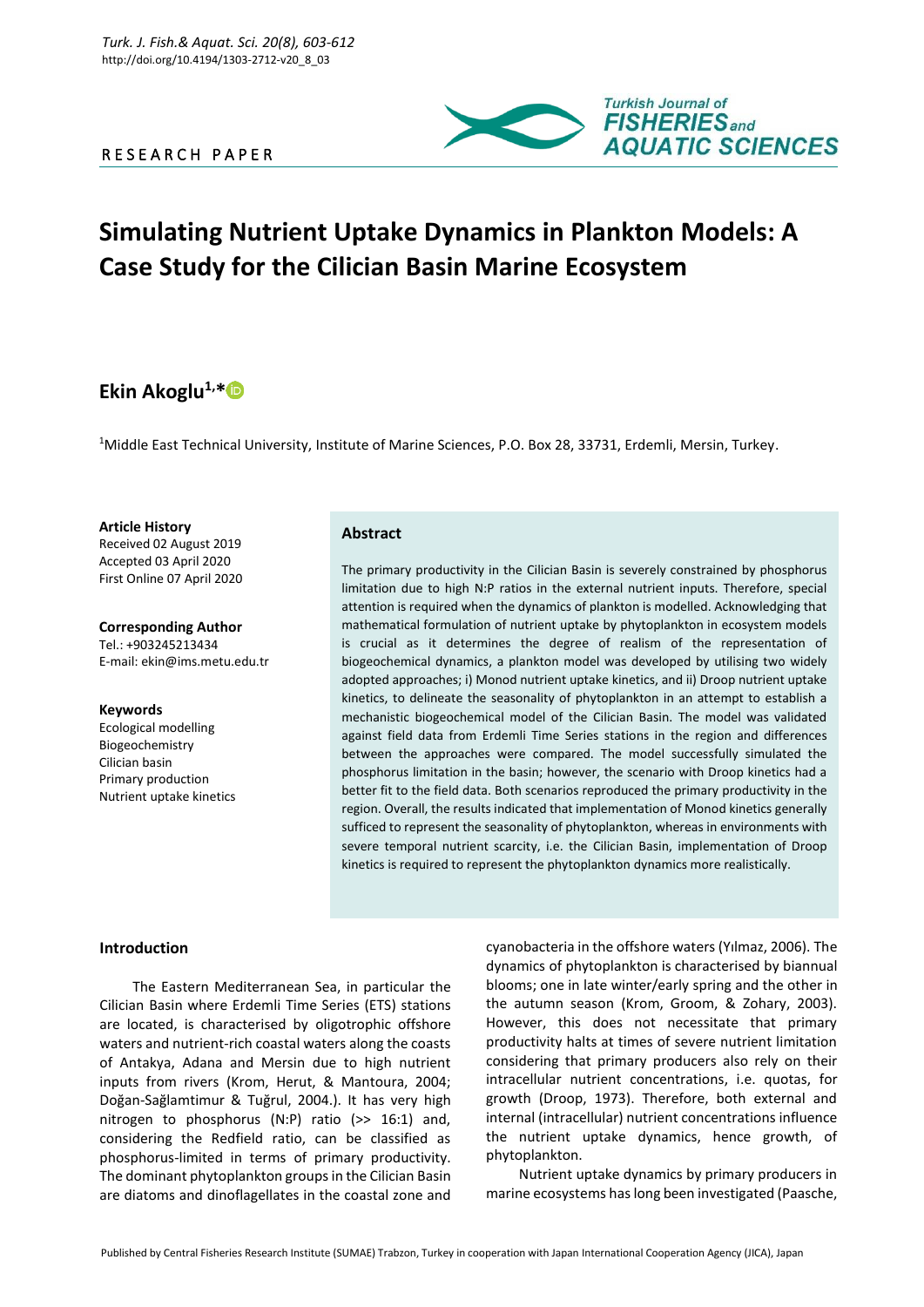1973; Harrison, Parslow, & Conway, 1989; Moloney & Field, 1989). Two widely adopted mathematical formulations have emerged in the literature: i) Monod nutrient uptake kinetics (Monod, 1942), and ii) luxurious (also known as Droop) nutrient uptake kinetics (Droop, 1973). The former approach assumes that nutrient uptake by phytoplankton is a function of external nutrient concentrations only, whereas the latter approach considers that there is an intracellular balance of nutrients in phytoplankton and the external nutrient uptake dynamics is coupled to these intracellular nutrient ratios. Both approaches have been widely acclaimed in mechanistic models; however, Droop nutrient uptake kinetics has increasingly been used in sophisticated aquatic biogeochemical models (e.g. WASP: Martin, Ambrose, & Wool, 2017; BFM: Vichi *et al.*, 2013; ERSEM: Butenschön *et al.*, 2016).

Hand in hand with mechanistic modelling, time series measurements in marine environments are crucial for the validation and fine-tuning of these models. These measurements also enable the discovery of long-term changes and trends in confined marine geographical locations. Not only do these measurements reveal the contrasting oceanographic properties of the sampling site over time, e.g. at times of episodic/continuous events such as pollution and atmospheric deposition, but also they provide an invaluable tool to discover the impact of global phenomenon such as climate change on marine systems. Considering all these aspects, Erdemli Time Series (ETS) long-term monitoring project is an invaluable ongoing effort. Hence, combining such multiannual time series data with mechanistic modelling is a versatile tool for investigating ecosystem dynamics. Therefore, in this study, the aim is two-fold. First, a simplistic single phytoplankton functional type (PFT) model was developed, and a comparison of two widely

adopted nutrient uptake kinetics that have been employed in sophisticated plankton models was carried out to determine the best approach for modelling the peculiarities of the primary productivity in the region. Second, ETS data was incorporated into the model in terms of both formulation and skill assessment to take the first step to establish a sophisticated biogeochemical model of the region that could be used to scrutinise the biogeochemical dynamics of the coastal ecosystem in the Turkish part of the Eastern Mediterranean Sea.

#### **Materials and Methods**

### **The Geographical Domain of Samples**

ETS stations are located in the eastern part of the Cilician Basin shelf in front of Limonlu, Erdemli vicinity in the Eastern Mediterranean Sea (Figure 1). The sampling dates back to the beginning of 2013 and has been carried out monthly ever since.

### **The Model**

A simple N2PD2 (two Nutrients, one Phytoplankton and two Detritus) model was developed to investigate the changes caused by the implementation of Monod and Droop nutrient uptake kinetics on phytoplankton dynamics in the region. The model has eight state variables; dissolved inorganic nitrogen (DIN) and dissolved inorganic phosphorus (DIP) as nutrient resources, particulate organic nitrogen (PON) and particulate organic phosphorus (POP) as detrital compartments, a phytoplankton group represented in carbon biomass, and two quota variables in order to track the internal N and P quotas of phytoplankton in line with the Droop nutrient uptake kinetics if employed. The flow diagram of the model is shown in Figure 2. The



**Figure 1.** The locations of the Erdemli time series stations (black dots) in the Mersin Bay and the geographical position of the sampling site (red star) shown on the small map (bottom right).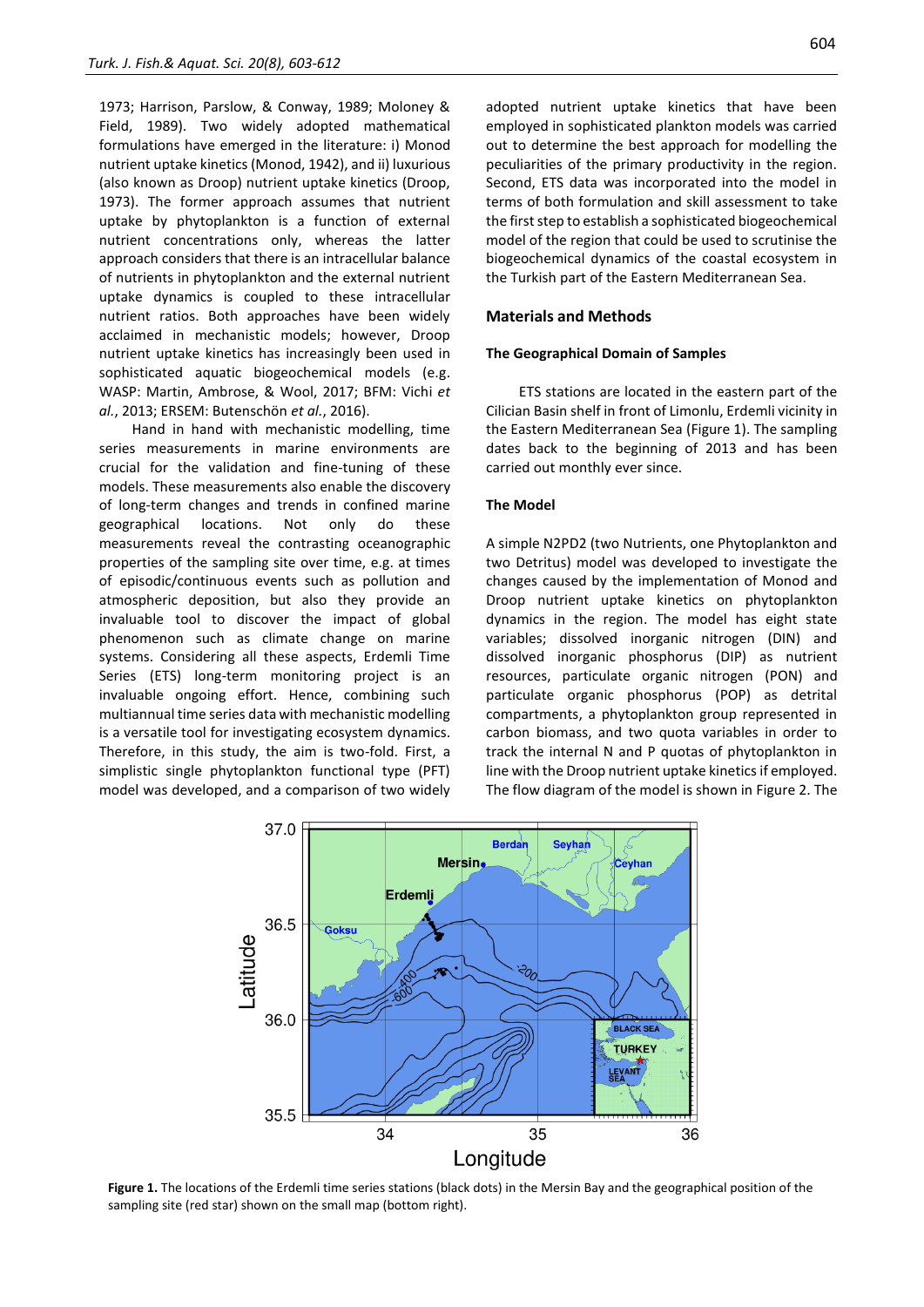model includes only one PFT compartment because ETS measurements did not discriminate among different phytoplankton taxa but only included bulk Chl-*a* measurements. This hindered implementation of detailed representation and validation of different phytoplankton groups in the model.

The model has two alternative formulations; i) Droop nutrient uptake kinetics (Table 1) and ii) Monod nutrient uptake kinetics (Table 2). For the Droop nutrient uptake kinetics, a phi coefficient was utilised for phytoplankton growth and defined as a function of internal nutrient quotas of nitrogen and phosphorus (Droop, 1973). Further, the uptake of external nutrients was scaled by a function of these dynamic internal nutrient quotas as in Rhee (1973). For the Monod nutrient uptake kinetics (Monod, 1942), fixed internal nutrient quotas were used as per the Redfield ratio, and the growth was constrained by the Liebig's law of the minimum depending on the ambient nutrient concentrations. The temperature effect on the growth of the phytoplankton group was formulated with a  $Q_{10}$ temperature limitation function. Temperature measurements at 10 meters depth from all stations were used to force the phytoplankton growth function to simulate the impact of temperature on primary productivity. Zooplankton grazing on phytoplankton was represented via a quadratic closure term, i.e. phytoplankton mortality, that is formulated to include non-predation and predation mortality fluxes combined implicitly as sometimes practised in plankton models (Crise, Crispi, & Mauri, 1998).

A similar approach to Cossarini and Solidoro (2008) was employed to simulate the impact of nutrient entrainment to the euphotic zone during spring and fall. However, contrary to injecting nutrients from the reserve of nutrients in the deeper layers of the model domain at specific dates as in Cossarini and Solidoro (2008), the remineralisation rates were increased an order of magnitude for a specific period during early spring and late summer, i.e. starting from March until April and from July until August. The parameters used in the model are given in Table 3.

The impact of different nutrient uptake kinetics on phytoplankton dynamics were compared with two scenarios; i) Monod scenario where nutrient uptake kinetics only relied on extracellular nutrient concentrations (Table 1), and ii) Droop scenario where luxurious nutrient uptake kinetics was employed (Table 2). The scenarios were run for four years, being the first three years as spin-up period. The results from the final year of the simulations were compared.

## **Model Validation**

The monthly-averaged Chl-a, NO<sub>3</sub>-NO<sub>2</sub> and PO<sub>4</sub> measurements at 10 meters depth from ETS project stations were used to validate the model scenarios and assess their skills. The skill assessments of the model scenarios were carried out via commonly used model skill metrics: the sum of squared deviations of the model predictions from observations, the root mean square distance, the correlation coefficient between model predictions and observations, reliability index values and percentage model bias.

The sum of squared deviations (SS) of model predictions from observations was calculated as:

$$
SS = \sum_{i=0}^{n} (P_i - O_i)^2
$$

where *P<sup>i</sup>* is the *i*th prediction of a total of *n* predictions and *O<sup>i</sup>* is the *i*th observation of a total of *n* observations.

The root mean square distance (RMSD), which is a measure of goodness of fit between data and predictions, was calculated as:

$$
RMSD = \sqrt{\frac{\sum_{i=1}^{n} (P_i - O_i)^2}{n}}
$$

The Pearson correlation coefficient (r) was calculated as:

$$
r = \frac{\sum_{i=1}^{n} (O_i - \bar{O}) \times (P_i - \bar{P})}{\sqrt{\sum_{i=1}^{n} (O_i - \bar{O})^2 \times \sum_{i=1}^{n} (P_i - \bar{P})^2}}
$$

where  $\overline{O}$  and  $\overline{P}$  are observation and prediction averages, respectively. The correlation coefficient between two data sets shows the degree that both sets increase or decrease in agreement with one another.

The reliability index indicates the factor by which the model predictions differ from the observations. It is expected to be close to unity for a model with high predictive capacity. The reliability index (RI) was calculated as:

$$
RI = exp\left(\sqrt{\frac{1}{n} \times \sum_{i=1}^{n} \left(\log \frac{O_i}{P_i}\right)^2}\right)
$$

Finally, the percentage model bias, which is the sum of the model errors normalised by the observations, was calculated as:

$$
Pbias = \frac{\sum_{i=1}^{n} (P_i - O_i)}{\sum_{i=1}^{n} O_i} \times 100
$$

A positive bias means that the model overestimates the observations, and a negative bias means vice versa.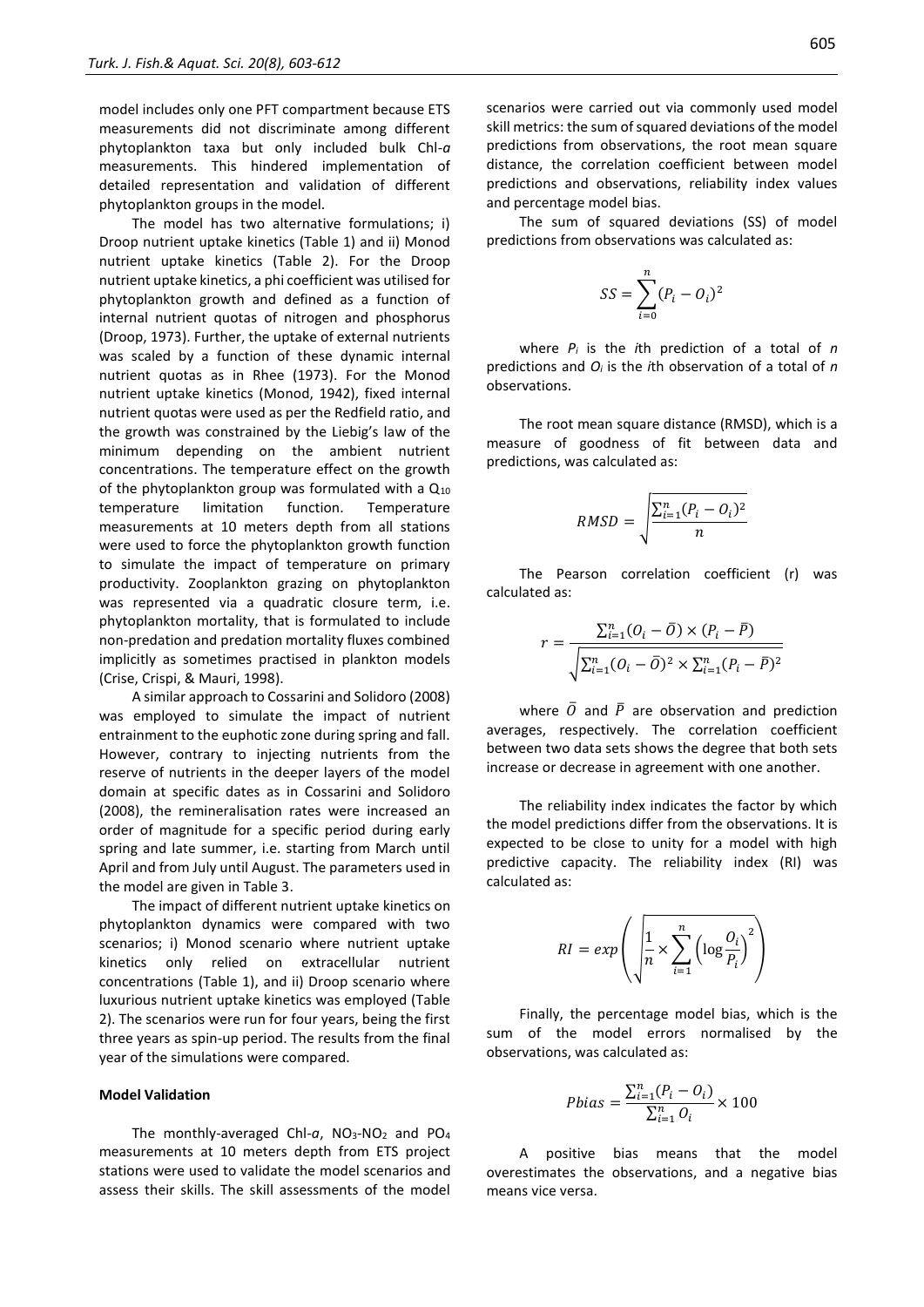

**Figure 2.** The model compartments and their respective flows. DIN and DIP denote dissolved inorganic nitrogen and phosphorus, respectively. PON and POP denote particulate organic nitrogen and phosphorus, respectively. *f(T)* denotes the temperature effect on phytoplankton growth.

**Table 1.** Model formulation with Droop nutrient uptake kinetics. N denotes nitrogen, P denotes phosphorus, DIN and DIP denote dissolved inorganic nitrogen and phosphorus, respectively, PON and POP denote particulate organic nitrogen and phosphorus, respectively, and Phyto denotes phytoplankton group. "*min*" is the minimum function that assigns the minimum of two elements compared. *f(T)* is the function for temperature limitation on phytoplankton growth. For the explanation of the terms in the equations, see Table 3

$$
\frac{d[N_{Quota}]}{dt} = f(T) * u_{max} * \frac{DIN}{k_{DIN} + DIN} * \frac{k_{qN}}{k_{qN} + (\frac{N_{Quota}}{p_{nt0}t0} - q_{0N})} * Phyto - l_{PR} * N_{Quota} - l_{PM} * Phyto^2 * mc\_t
$$
\n
$$
\frac{d[p_{Quota}]}{dt} = f(T) * u_{max} * \frac{DIP}{k_{DIP} + DIP} * \frac{k_{qP}}{k_{qN} + (\frac{P_{Quuta}}{p_{nt0}t0} - q_{0P})} * Phyto - l_{PR} * p_{quota} - l_{PM} * Phyto^2 * mc\_t
$$
\n
$$
\frac{d[DIN]}{dt} = -f(T) * u_{max} * \frac{DIN}{k_{DIN} + DIN} * \frac{k_{qN}}{k_{qN} + (\frac{N_{quota}}{p_{nt0}t0} - q_{0N})} * Phyto + l_{DN} * PON + l_{PR} * N_{Quota}
$$
\n
$$
\frac{d[DIP]}{dt} = -f(T) * u_{max} * \frac{DIP}{k_{DIP} + DIP} * \frac{k_{qP}}{k_{qN} + (\frac{P_{quota}}{p_{nt0}t0} - q_{0P})} * Phyto + l_{DP} * POP + l_{PR} * P_{quota}
$$
\n
$$
\frac{d[Phyto]}{dt} = f(T) * u_{max} * phi * Phyto - l_{PR} * Phyto - l_{PM} * Phyto^2
$$
\n
$$
\frac{d[PON]}{dt} = l_{PM} * Phyto^2 * mc\_t - l_{DP} * POP
$$
\n
$$
\frac{d[POP]}{dt} = l_{PM} * Phyto^2 * mc\_t - l_{DP} * POP
$$
\n
$$
phi = min \left( \left( 1 - \frac{q_{0P}}{\frac{N_{quota}}{p_{nt0}t0}} \right) / \left( 1 - \frac{q_{0P}}{\frac{P_{quota}}{p_{nt0}t0}} \right) \right)
$$
\n
$$
f(T) = Q_{10}^{(T-20)/10}
$$
\n
$$
mc\_t = N_{quota}/Phyto
$$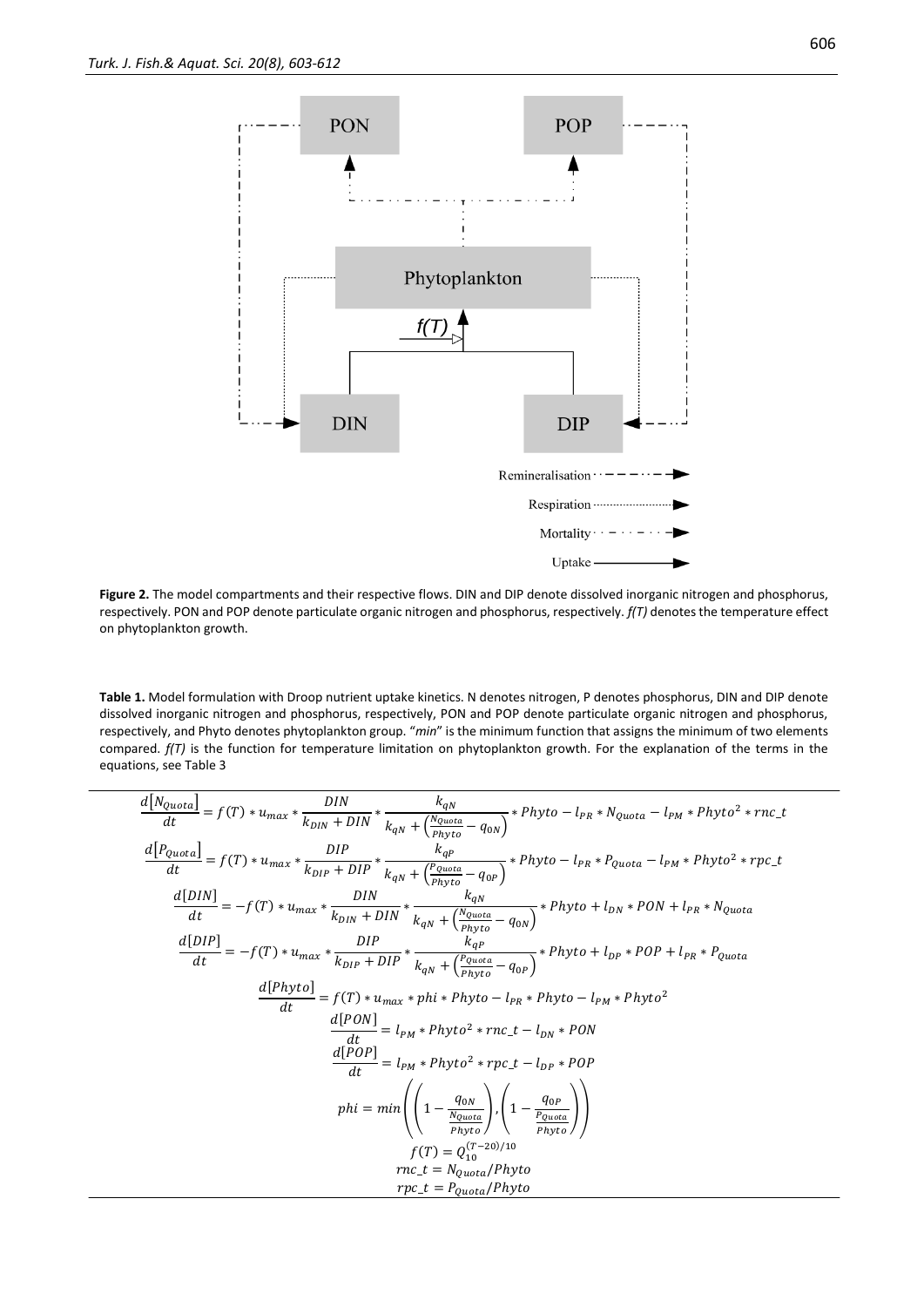**Table 2.** Model formulation with Monod nutrient uptake kinetics. N denotes nitrogen, P denotes phosphorus, DIN and DIP denote dissolved inorganic nitrogen and phosphorus, respectively, PON and POP denote particulate organic nitrogen and phosphorus, respectively, and Phyto denotes phytoplankton group. "*min*" is the minimum function that assigns the minimum of two elements compared. *f(T)* is the function for temperature limitation on phytoplankton growth. For the explanation of the terms in the equations, see Table 3

$$
\frac{d[DIN]}{dt} = -f(T) * u_{max} * min\left(\frac{DIN}{k_{DIN} + DIN}, \frac{DIP}{k_{DIP} + DIP}\right) * Phyto * rnc + l_{DN} * PON + l_{PR} * Phyto * rnc
$$
\n
$$
\frac{d[DIP]}{dt} = -f(T) * u_{max} * min\left(\frac{DIN}{k_{DIN} + DIN}, \frac{DIP}{k_{DIP} + DIP}\right) * Phyto * rnp + l_{DP} * POP + l_{PR} * Phyto * rpc
$$
\n
$$
\frac{d[Phyto]}{dt} = f(T) * u_{max} * min\left(\frac{DIN}{k_{DIN} + DIN}, \frac{DIP}{k_{DIP} + DIP}\right) * Phyto * - l_{PR} * Phyto - l_{PM} * Phyto^2
$$
\n
$$
\frac{d[PON]}{dt} = l_{PM} * Phyto^2 * rnc - l_{DN} * POP
$$
\n
$$
\frac{d[POP]}{dt} = l_{PM} * Phyto^2 * rpc - l_{DP} * POP
$$
\n
$$
f(T) = Q_{10}^{(T-20)/10}
$$

**Table 3.** Model parameters

| Parameter/Units                     | Literature  | Fitted | Explanation                                                                    |
|-------------------------------------|-------------|--------|--------------------------------------------------------------------------------|
|                                     | Value       | Value  |                                                                                |
| Quota parameters                    |             |        |                                                                                |
| $q_{0N}$ (mol N:mol C)              | 0.014-0.061 | 0.061  | Minimum cell quota of nitrogen for growth (Sommer, 1991)                       |
| $q_{0P}$ (mol P:mol C)              | $0.002 -$   | 0.011  | Minimum cell quota of phosphorus for growth (Cossarini & Solidoro, 2008)       |
|                                     | 0.011       |        |                                                                                |
| $k_{qN}$ (mol N:mol C)              |             | 0.8    | Half-saturation constant for intracellular nitrogen uptake                     |
| $k_{qp}$ (mol P:mol C)              | $0.0775*$   | 0.085  | Half-saturation constant for intracellular phosphorus uptake (Lessin, Lips &   |
|                                     |             |        | Raudsepp, 2007)                                                                |
| Phytoplankton parameters            |             |        |                                                                                |
| $u_{\text{max}}$ (d <sup>-1</sup> ) | 0.87        | 0.6    | Maximum specific growth rate (Sunda, Shertzer, & Hardison, 2009)               |
| $k_N$ ( $\mu$ M N L <sup>-1</sup> ) | 0.8         | 0.8    | Half-saturation constant for DIN (Llebot, Spitz, Solé, & Estrada, 2010)        |
| $k_P$ ( $\mu$ M P L <sup>-1</sup> ) | 0.085       | 0.085  | Half-saturation constant for DIP (Llebot et al., 2010)                         |
| $I_{PR}$ (d-1)                      | 0.01        | 0.01   | Respiration (Fennel & Neumann, 2004)                                           |
| $I_{PM}$ (d <sup>-1</sup> )         | 0.06        | 0.06   | Mortality (Oguz, Ducklow, Purcell, & Malanotte-Rizzoli, 2001)                  |
| $Q_{10}$                            | 1.2         | 1.2    | $Q_{10}$ coefficient for temperature effect on growth (Oguz et al., 2001)      |
| rnc                                 |             | 0.1509 | Nitrogen to carbon ratio of phytoplankton in Monod scenario (Redfield ratio)   |
| rpc                                 |             | 0.0094 | Phosphorus to carbon ratio of phytoplankton in Monod scenario (Redfield ratio) |
| Detritus parameters                 |             |        |                                                                                |
| $I_{DN}$ (d <sup>-1</sup> )         | 0.001       | 0.001  | Remineralisation to DIN (Fennel & Neumann, 2004)                               |
| $I_{DP}$ $(d^{-1})$                 | 0.0005      | 0.001  | Remineralisation to DIP (Cossarini & Solidoro, 2008)                           |

\* Converted value from g P:g C to mol P:mol C

## **Results**

## **Model Skill**

The validation and skill assessment of the two model scenarios were done against ETS data. The simulated phytoplankton biomass by the model was compared to Chl-*a* derived phytoplankton biomass from the ETS measurements using a carbon-to-chlorophyll (C:Chl) ratio of 50 (De Jonge, 1980 and references therein). Both scenarios reproduced the seasonality of the phytoplankton bloom, i.e. biannual blooms, in the area; however, simulated spring bloom biomass was higher than observations. Further, during summer and winter seasons, both scenarios overestimated biomass of phytoplankton. For phytoplankton biomass, the SS value was lower for Droop scenario than Monod scenario (Figure 3).

Further, simulated DIN, DIP, and phytoplankton concentrations were compared to ETS sampled values using Taylor diagrams by comparing calculated model skill metrics (Figure 4). The calculated biases in all state variables were much lower in Droop scenario. The biases of phytoplankton, DIN and DIP were 14.33, 374.95 and 40.59 in Monod scenario and 0.60, -49.05, 27.65 in Droop scenario, respectively. The correlation coefficient of DIN (0.64) in Droop scenario was much higher than the correlation coefficient of DIN (0.34) in Monod scenario. The correlation coefficients were comparable for DIP in both scenarios (0.30 in Monod and 0.28 in Droop scenarios). In Droop and Monod scenarios, the correlation coefficients for phytoplankton were in favour of Droop scenario (0.76 in Monod scenario and 0.81 in Droop scenario). RMS distances were less for phytoplankton and DIN in Droop scenario compared to Monod scenario. The RMS distances were similar in both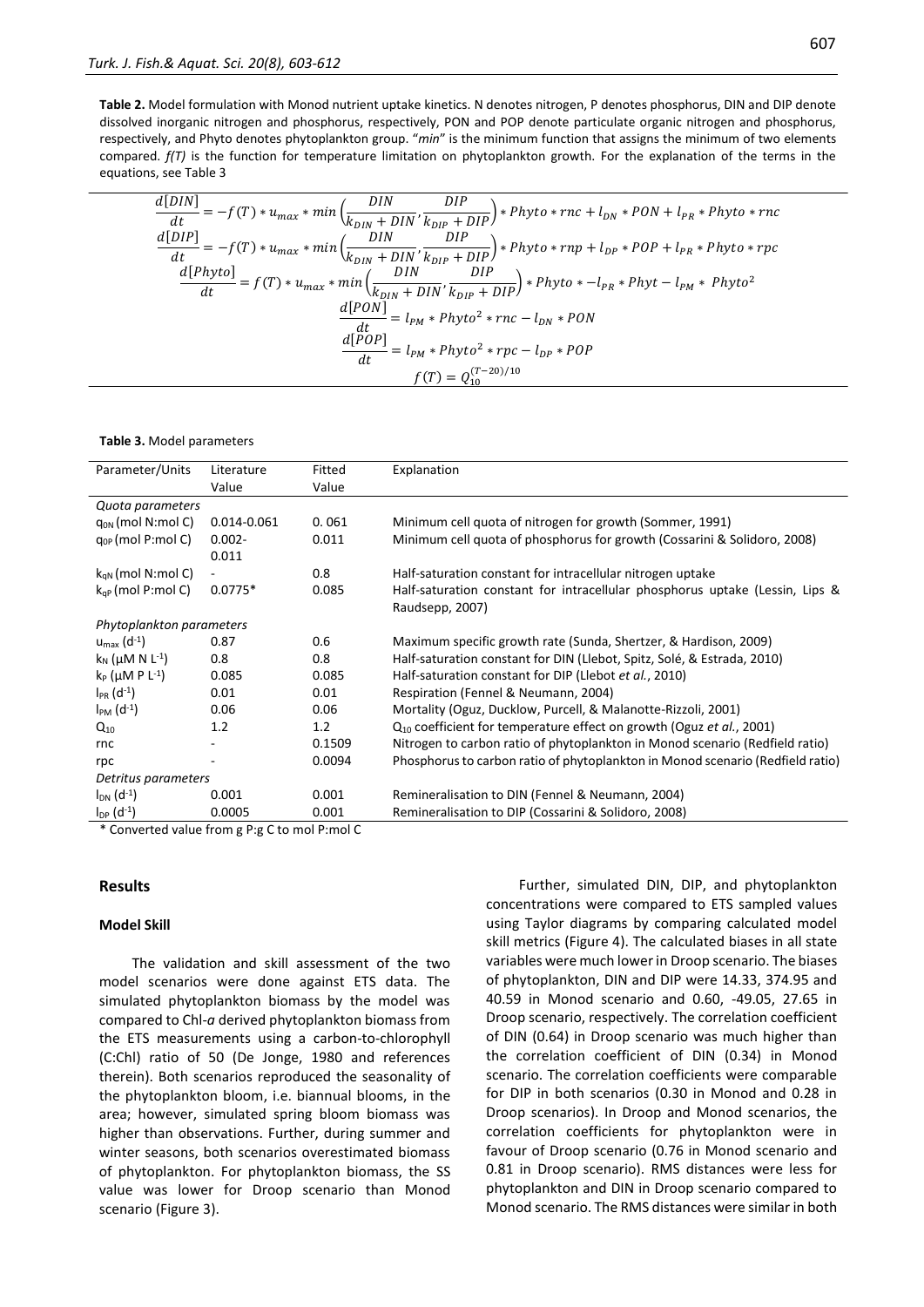

**Figure 3.** Model-data comparison of phytoplankton biomass as simulated by the model in (A) Monod scenario and (B) Droop scenario (black lines) against Chl-*a* derived phytoplankton biomass (stars) from ETS data.



**Figure 4.** Taylor diagram showing the model-data comparison of phytoplankton, DIN and DIP as simulated by the model in (A) Monod scenario and (B) Droop scenario against ETS data.

scenarios for DIP. The reliability indices were closer to unity in Droop scenario compared to Monod scenario for phytoplankton (1.22 in Monod scenario and 1.16 in Droop scenario). Considering DIN, the reliability indices were 2.02 in Monod scenario and 1.41 in Droop scenario. The reliability indices were similar for DIP in both scenarios; however, slightly in favour of Droop scenario (1.31 in Monod scenario and 1.28 in Droop scenario).

## **Comparison of Monod and Droop Nutrient Uptake Kinetics**

Using Monod and Droop nutrient uptake kinetics with the parameterisations in Table 3, the modelled region was simulated to be phosphorus limited (Figure 5 and 6). The average N:P ratio was 22.20 in Droop scenario and 202.92 in Monod scenario.

The spring and fall phytoplankton blooms were

more pronounced in Monod scenario than Droop scenario. The maximum peak biomasses were 20.38 µg C  $L^{-1}$  and 20.49 µg C  $L^{-1}$  in spring and fall respectively in Monod scenario. In contrast, the maximum peak biomasses were 17.64  $\mu$ g C L<sup>-1</sup> both in spring and fall in Droop scenario. The peak biomasses simulated by the two scenarios both overestimated the in-situ Chl-*a* derived spring biomasses and almost matched the peak biomasses in fall. Further, in summer (from June to August) the average biomass of phytoplankton was 11.21  $\mu$ g C L<sup>-1</sup> in Droop scenario, whereas it was 13.44  $\mu$ g C L<sup>-1</sup> in Monod scenario. Similarly, the annual average biomass of phytoplankton was higher in Monod scenario (9.11  $\mu$ g C L<sup>-1</sup>) and lower in Droop scenario (8.01  $\mu$ g C L<sup>-</sup> <sup>1</sup>). Average total primary productivity was calculated as 192.61 mg C m<sup>-2</sup> d<sup>-1</sup> (72.13 g C m<sup>-2</sup> y<sup>-1</sup>) in Droop scenario and 182.68 mg C m<sup>-2</sup> d<sup>-1</sup> (66.68 g C m<sup>-2</sup> y<sup>-1</sup>) in Monod scenario.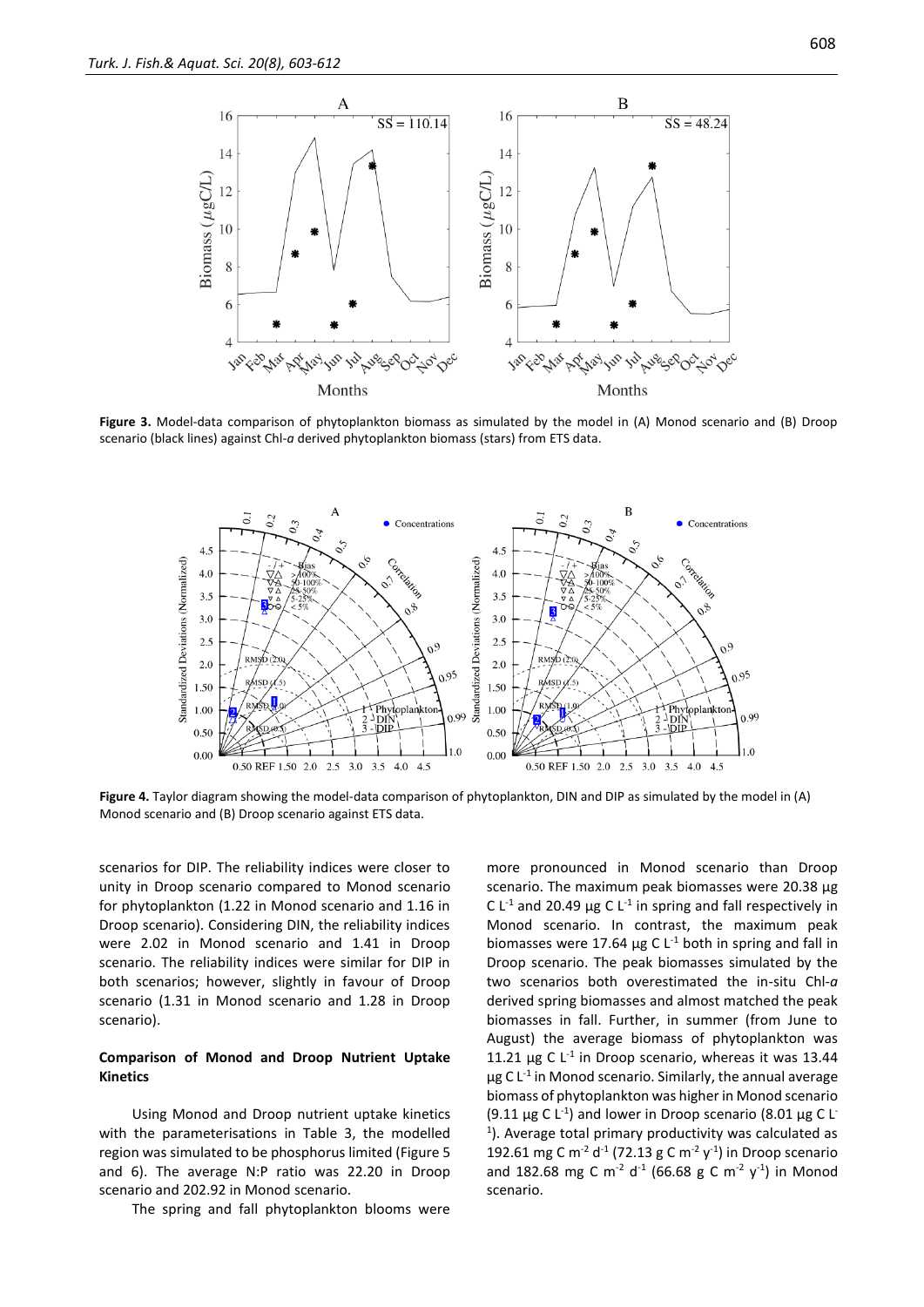

**Figure 5.** Simulation results of Monod scenario. The concentrations are in µM (µmol/L).



Figure 6. Simulation results of Droop scenario. The concentrations are in  $\mu$ M ( $\mu$ mol/L).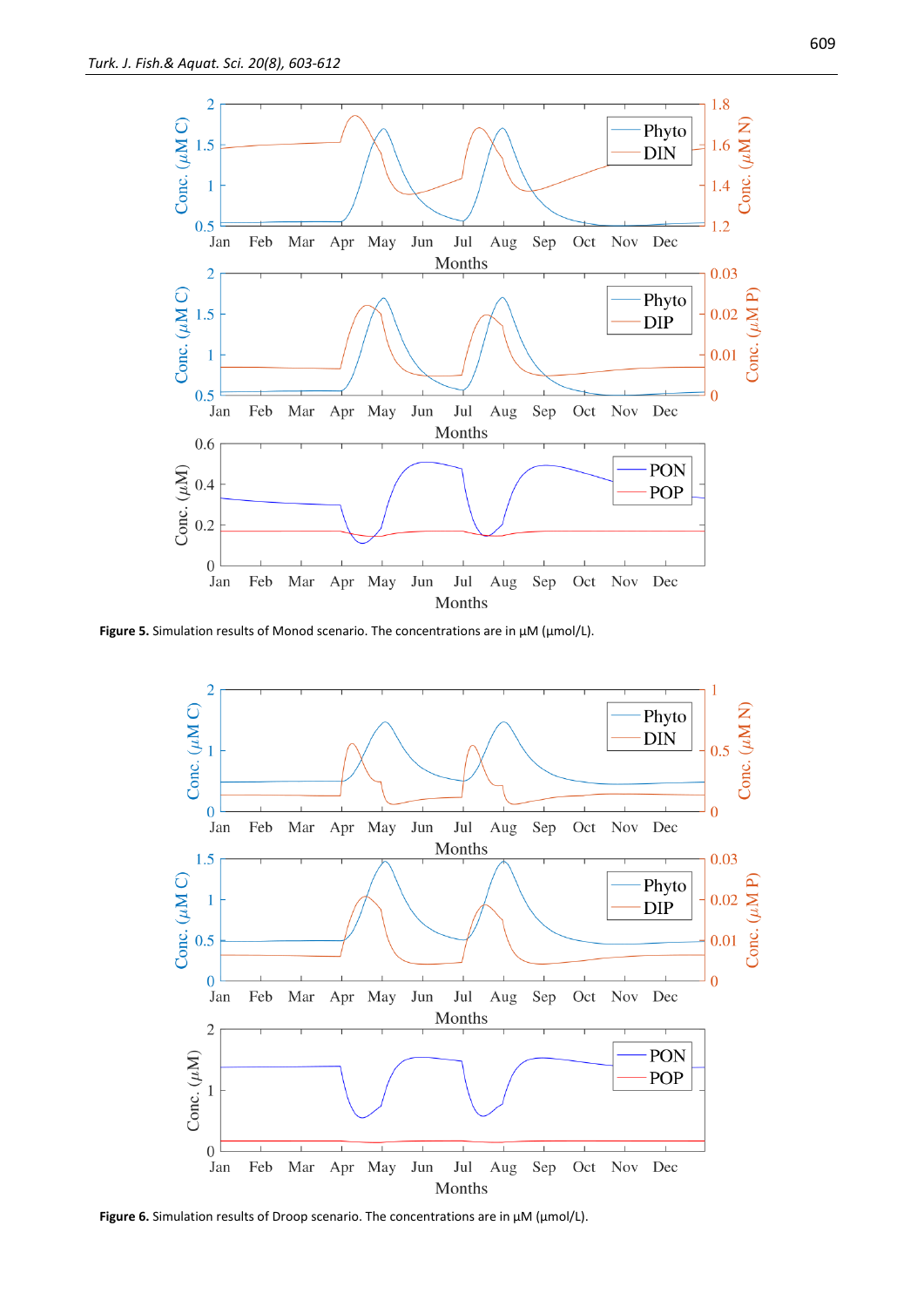## **Discussion**

Monod nutrient uptake kinetics caused much higher phytoplankton peaks during blooms. However, the model overestimated the observed peak biomasses in spring and closely matched the peak biomasses in fall both in Monod and Droop scenarios. The overestimation in spring season was due to the formulation employed in the model following Cossarini and Solidoro (2008) to simulate the nutrient enrichment in the water column with the onset of spring and fall. This formulation assumed a much stronger nutrient availability in the euphotic zone in spring compared to fall; hence, the biomass values simulated in both scenarios in spring were overestimated. Further, the background biomass levels in summer were higher in Monod scenario. This high background levels showed that simulating a higher standing stock of phytoplankton was possible with Monod nutrient uptake kinetics compared to the model with Droop nutrient uptake kinetics. However, the skill assessment of the models with Monod and Droop nutrient uptake kinetics was in favour of the Droop-type model (Figure 3 and 4). When Droop nutrient uptake kinetics was applied, the statistical values indicating model skill, i.e. the sum of squared deviations of predictions from observations, the root mean square distance, correlation coefficient, reliability index, and model bias, were generally improved compared to the model with Monod nutrient uptake kinetics. This improvement could partly be attributed to the lower background biomasses simulated in Droop scenario.

The simulated primary production values were comparable to many literature estimates that varied between  $\sim$ 20 to  $\sim$ 150 g C m<sup>-2</sup> y<sup>-1</sup> for the Eastern Mediterranean Sea (Siokou-Frangou *et al.*, 2010 and references therein). Specifically, for Mersin Bay, Yucel (2013) estimated primary production between 65.4- 151.2  $g$  C m<sup>-2</sup> y<sup>-1</sup>. Considering that many studies reported the average primary productivity in the Eastern Mediterranean Sea around 60-80 g C m<sup>-2</sup>  $y$ <sup>-1</sup> (Krom, Groom, & Zohary, 2003), the model successfully reproduced the primary production in the region both in Monod and Droop scenarios.

The N:P ratio in Droop scenario was close to the values in the Eastern Mediterranean Sea. Krom, Kress, Brenner, and Gordon (1991) reported the N:P ratio in the deep waters of the Eastern Mediterranean as  $\approx 28$ and Krom, Emeis, and Van Cappellen (2010) stated that strong phosphorus limitation in the Eastern Mediterranean Sea is due to high N:P ratio in all external nutrient inputs to the region. This value can be expected to be higher for coastal waters such as the model domain, i.e. the Cilician Basin, with high riverine inputs and high exposure to atmospheric deposition of nutrients whose N:P ratios could be as high as 233 (Kocak, Kubilay, Tugrul, & Mihalopoulos, 2010). This may contribute to increased N:P discrepancy in the coastal waters. Therefore, the high N:P ratio simulated in Monod scenario could be considered as debatable. This situation was highlighted in the high bias value calculated for DIN in Monod scenario (Figure 4). The fundamental mechanism behind the observation of such high N:P ratio in Monod scenario could be the decoupling of nutrient uptake by phytoplankton from their intracellular nutrient ratios in Monod nutrient uptake kinetics; hence, assuring an exaggerated nutrient uptake rate depending on the external nutrient concentrations solely constrained by the respective halfsaturation constants of the phytoplankton group. This decoupling caused higher growth of phytoplankton when there was plentiful nutrient and lower growth when severe nutrient scarcity occurred, which lead to inadequate representation of in-situ observations in Monod scenario compared to Droop scenario although the half-saturation constants of phytoplankton for DIN and DIP remained unchanged. Sommer (1991) states that Droop nutrient uptake kinetics could better describe the nutrient-limited growth of phytoplankton dependent on the cellular content of the limiting nutrient compared to the Monod nutrient uptake kinetics, which relies on ambient nutrient concentrations. Further, Cerucci, Jaligama, and Ambrose (2010) confirmed the robustness of the Droop model also for periphyton. In this study, a similar result was obtained for phytoplankton as indicated by the model skill metrics (Figure 4). The model skill metrics of the model with Droop nutrient uptake kinetics outperformed the skill metrics of the model with Monod nutrient uptake kinetics.

The incorporation of one single phytoplankton group in the model could be considered as a limitation of the study. Considering different requirements in terms of nutrient kinetics of different phytoplankton taxa, such a bulk representation of primary producers in one single state variable may hinder the representation of seasonal succession of phytoplankton. However, given the data at hand, the validation of the model could only be possible with one primary producer group because the time series of samples in ETS project included only bulk Chl-*a* concentration measurements without any differentiation of other pigments that would help the discrimination of different phytoplankton groups. Another consideration of the study is that the data from ETS project stations that were used to drive and validate the model included different depth strata. Although all the stations could be considered as coastal, the combination of stations located shallower than 250 m with the ones located in the 500 m isobath (Figure 1) could have degraded the models' skill due to spatial variability. However, this was a necessity because consolidating data from different depth strata was inevitable to obtain monthly time series due to the gaps in the time series of samplings even though the data spanned multiple years. On the other hand, this statistical averaging to obtain the monthly time series for model validation could have dampened the variability that could have been caused by this data consolidation and acted as a mitigating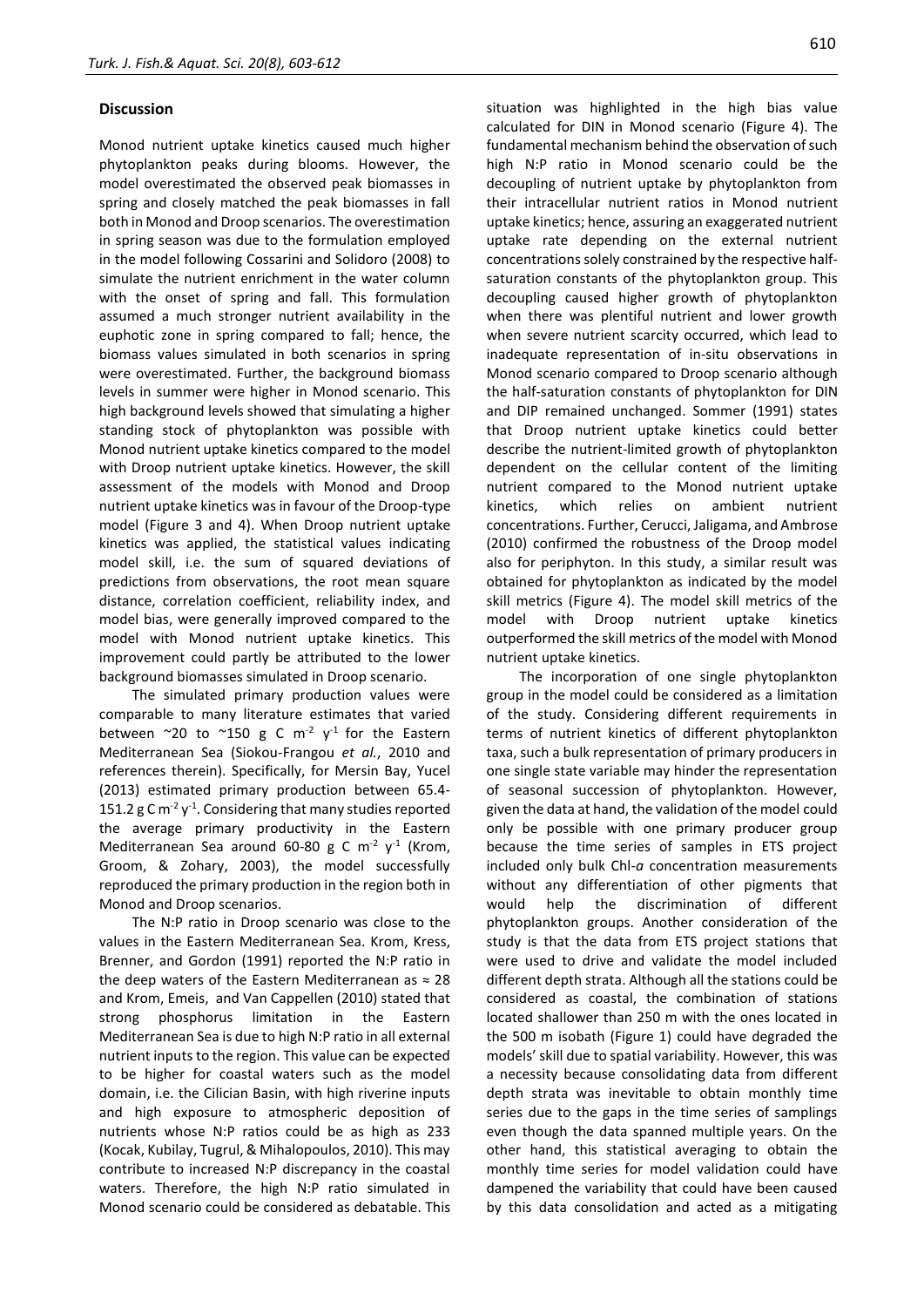factor against degrading the skill of the model.

## **Conclusion**

The impact of incorporating different nutrient uptake kinetics in a first attempt to establish a mechanistic biogeochemical model of the Cilician Basin by utilising ETS data was investigated. Comparative assessment of model skill metrics showed that, overall, the scenario with the Droop nutrient uptake kinetics was more successful than the scenario with the Monod nutrient uptake kinetics in the representation of the nutrient and phytoplankton dynamics in the region. Further, Droop scenario better represented the observed conditions of the Cilician Basin by ETS samplings as shown by the simulated N:P ratio in its respective scenario. This supported that multi-nutrient, luxurious nutrient uptake kinetics for phytoplankton should be preferred over the conventional Fasham-type modelling (Fasham, Ducklow, & McKelvie, 1990), in particular, in this severely phosphorus-limited ecosystem of the Cilician Basin, and in general, in the Eastern Mediterranean Sea in order to establish a realistic biogeochemical modelling framework that can represent the biogeochemical conditions of the region.

The model constructed in this study is the first step to establish an operational biogeochemical model for the Cilician Basin and should further be extended with at least two compartments of zooplankton and should be complemented with different PFT compartments. However, the lack of available time series data in the region severely constrains such an effort and its validation. Hence, this effort should be carried out handin-hand with fieldwork to complement one another so that a validated biogeochemical model could be established in the region for operational use.

#### **Acknowledgements**

ETS measurements used in this study were supported by DEKOSIM Project (National Excellence Centre for Marine Ecosystem and Climate Research – Deniz Ekosistem ve İklim Araştırmaları Merkezi, Project Code BAP-08-11-DPT.2012K120880), financed by the Ministry of Development of Turkey.

## **References**

- Butenschön, M., Clark, J., Aldridge, J.N., Allen, J.I., Artioli, Y., Blackford, J., ... Torres, R. (2016). ERSEM 15.06: a generic model for marine biogeochemistry and the ecosystem dynamics of the lower trophic levels. *Geoscientific Model Development*, 9(4), 1293-1339.
	- https://doi.org/10.5194/gmd-9-1293-2016
- Cerucci, M., Jaligama, G. K., & Ambrose Jr, R. B. (2010). Comparison of the monod and droop methods for dynamic water quality simulations. *Journal of Environmental Engineering*, 136(10), 1009-1019. https://doi.org/10.1061/(ASCE)EE.1943-7870.0000257

Cossarini, G., & Solidoro, C. (2008). Global sensitivity analysis

of a trophodynamic model of the Gulf of Trieste. *Ecological Modelling*, 212(1-2), 16-27.

- https://doi.org/10.1016/j.ecolmodel.2007.10.009
- Crise, A., Crispi, G., & Mauri, E. (1998). A seasonal threedimensional study of the nitrogen cycle in the Mediterranean Sea: Part I. Model implementation and numerical results. *Journal of Marine Systems*, 18(1-3), 287-312.

https://doi.org/10.1016/S0924-7963(98)00016-5

- De Jonge, V.N. (1980). Fluctuations in the organic carbon to chlorophyll a ratios for estuarine benthic diatom populations. *Marine Ecology Progress Series*, 2(4), 345- 353. https://doi.org/10.3354/meps002345
- Doğan-Sağlamtimur, N., & Tuğrul, S. (2004). Effect of riverine nutrients on coastal water ecosystems: a case study from the northeastern Mediterranean shelf. *Fresenius Environmental Bulletin*, 13, 1288-1294.
- Droop, M.R. (1973). Some thoughts on nutrient limitation in algae. *Journal of Phycology*, 9(3), 264-272. https://doi.org/10.1111/j.1529-8817.1973.tb04092.x
- Dugdale, R.C., & Wilkerson, F.P. (1988). Nutrient sources and primary production in the Eastern Mediterranean. *Oceanologica Acta*, 9, 179-184.
- Fasham, M.J.R., Ducklow, H.W., & McKelvie, S.M. (1990). A nitrogen-based model of plankton dynamics in the oceanic mixed layer. *Journal of Marine Research*, 48(3), 591-639.

https://doi.org/10.1357/002224090784984678

- Fennel, W., & Neumann, T. (2004). Introduction to the modelling of marine ecosystems, Vol. 72. Amsterdam, The Netherlands, Elsevier, 297 pp.
- Harrison, P.J., Parslow, J.S., & Conway, H.L. (1989). Determination of nutrient uptake kinetic parameters: a comparison of methods. *Marine Ecology Progress Series*, 52, 301-312. https://doi.org/10.3354/meps052301
- Koçak, M., Kubilay, N., Tugrul, S., & Mihalopoulos, N. (2010). Atmospheric nutrient inputs to the northern levantine basin from a long-term observation: sources and comparison with riverine inputs. *Biogeosciences*, 7(12), 4037. https://doi:10.5194/bg-7-4037-2010
- Krom, M.D., Kress, N., Brenner, S., & Gordon, L.I. (1991). Phosphorus limitation of primary productivity in the eastern Mediterranean Sea. *Limnology and Oceanography*, 36(3), 424-432.

https://doi.org/10.4319/lo.1991.36.3.0424

- Krom, M.D., Groom, S., & Zohary, T. (2003). The Eastern Mediterranean. In K.D. Black & G.B. Schimmield (Eds.), *Biogeochemistry of marine systems* (pp. 91-122). Oxford, UK, Blackwell CRC Press., 372 pp.
- Krom, M.D., Herut, B., & Mantoura, R.F.C. (2004). Nutrient budget for the Eastern Mediterranean: Implications for phosphorus limitation. *Limnology and Oceanography*, 49(5), 1582-1592.

https://doi.org/10.4319/lo.2004.49.5.1582

- Krom, M.D., Emeis, K.C., & Van Cappellen, P. (2010). Why is the Eastern Mediterranean phosphorus limited? *Progress in Oceanography*, 85(3-4), 236-244. https://doi.org/10.1016/j.pocean.2010.03.003
- Lessin, G., Lips, I., & Raudsepp, U. (2007). Modelling nitrogen and phosphorus limitation on phytoplankton growth in Narva Bay, south-eastern Gulf of Finland. *Oceanologia*, 49(2), 259-276.
- Llebot, C., Spitz, Y.H., Solé, J., & Estrada, M. (2010). The role of inorganic nutrients and dissolved organic phosphorus in the phytoplankton dynamics of a Mediterranean bay: a